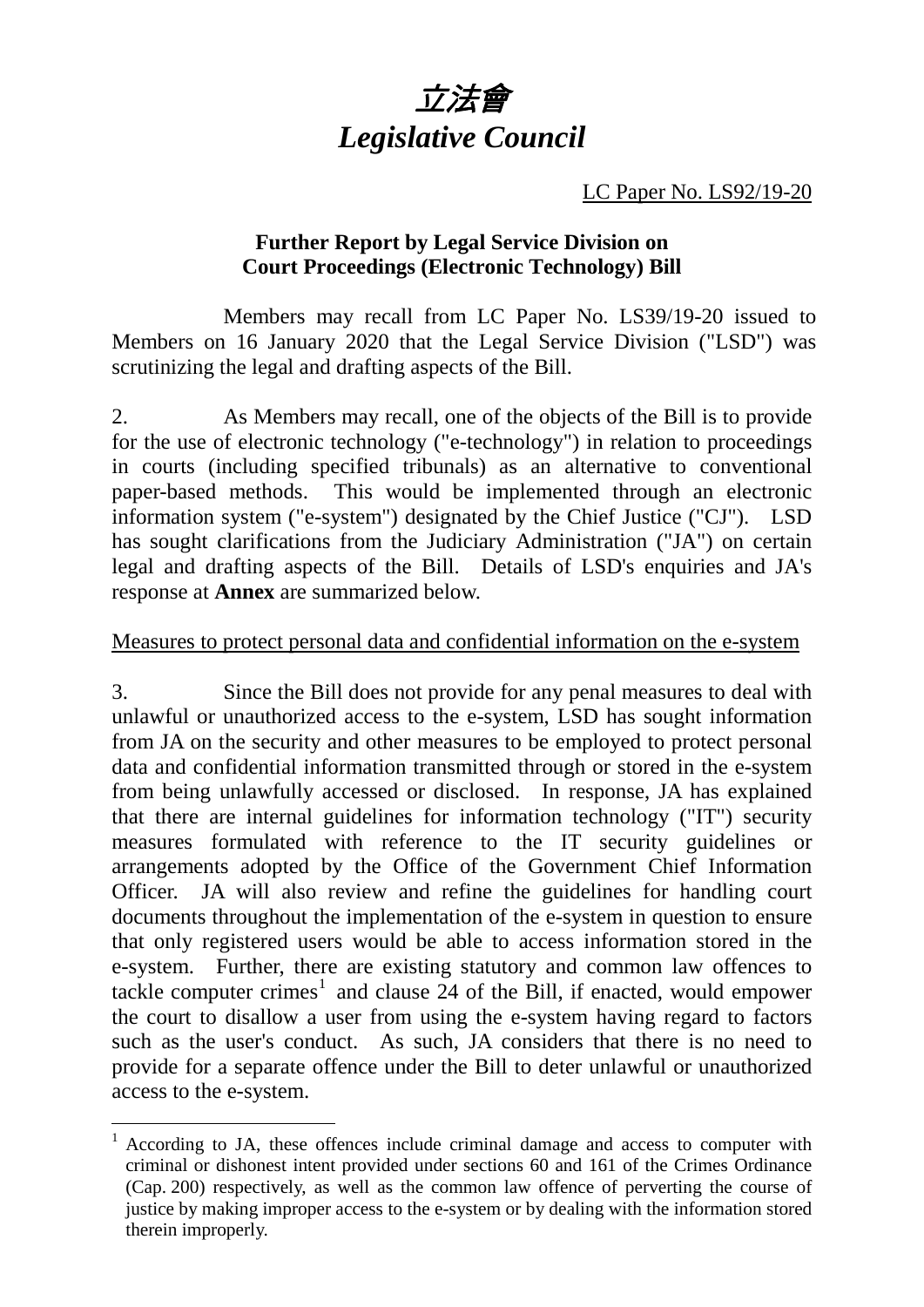- 2 -

### Means to designate the e-system and to publicize such designation

4. Upon LSD's enquiry on whether and how CJ may designate an e-system so that court users would know about the designation, JA has explained that CJ would designate the e-system at a certain website. The website address and the e-system would also be specified in the e-practice directions issued by CJ for the use of e-technology. These directions would be uploaded onto the Judiciary's website and sent to all relevant stakeholders.

### Certain notices and instructions not to be subsidiary legislation

5. In response to LSD's enquiry on the nature of certain notices issued by CJ for the phased implementation of the use of e-technology, and the instructions relating to the use of an e-system issued by the Judiciary Administrator and the consequences of non-compliance, [2](#page-1-0) JA has replied as follows:

- (a) the relevant notices and instructions would be made administratively instead of by way of subsidiary legislation because they are straightforward and operational in nature, and are not intended to contain matters of a legal nature;
- (b) the arrangement would allow the Judiciary more flexibility as it can refine detailed arrangements set out in the notices and instructions in the future without frequent legislative changes; and
- (c) if a court user fails to comply with any administrative instructions, the user's submission may be rejected by the e-system.

6. Subject to Members' views on the above matters, no difficulties have been identified in relation to the legal and drafting aspects of the Bill.

Encl

Prepared by

Evelyn LEE Assistant Legal Adviser Legislative Council Secretariat 11 June 2020

<span id="page-1-0"></span> <sup>2</sup> These notices and instructions are referred to in clauses 32, 35 and 33 of the Bill respectively.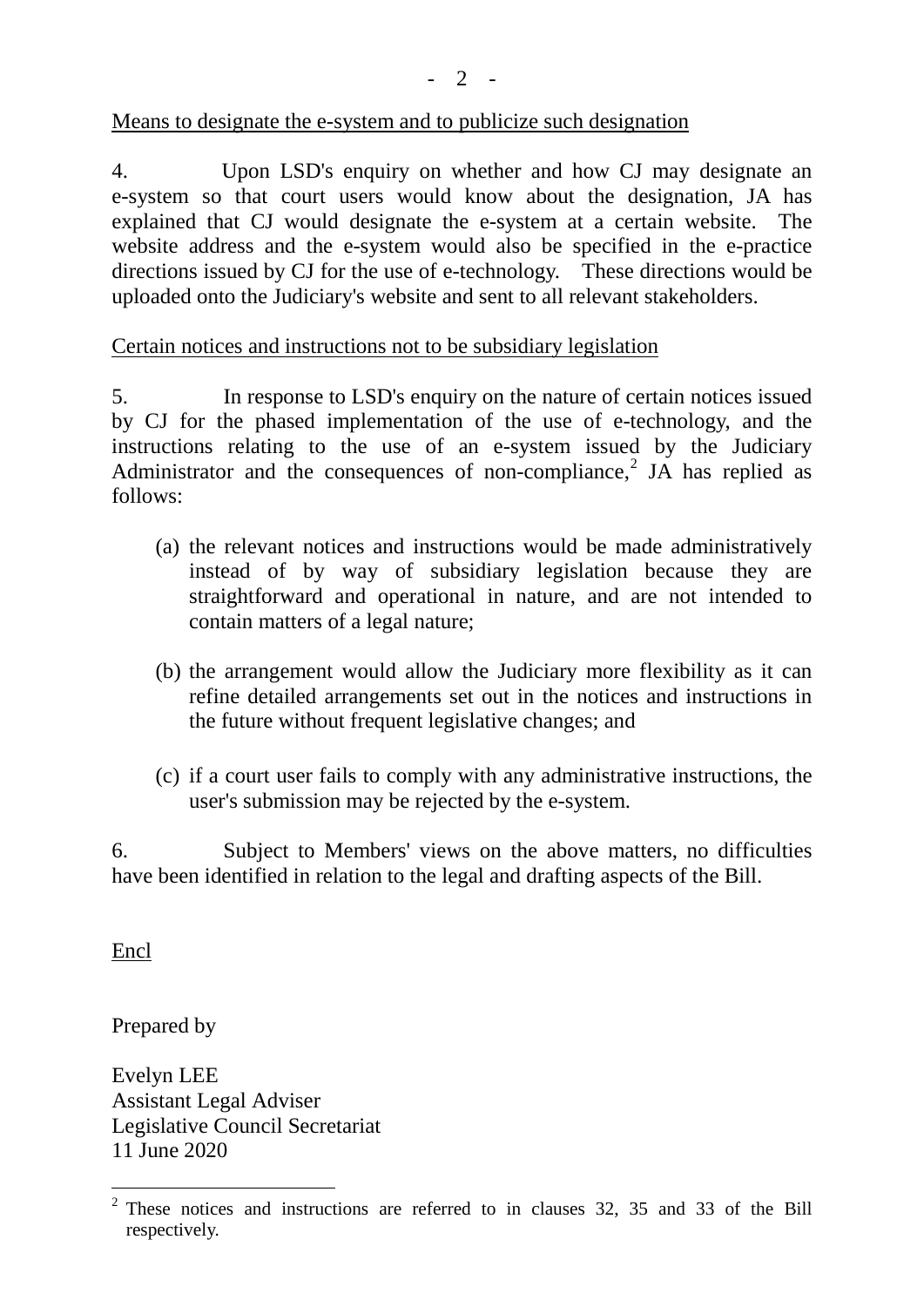

立法會秘書處 法律事務部 **LEGAL SERVICE DIVISION** LEGISLATIVE COUNCIL SECRETARIAT 來函檔號 YOUR REF :

本函檔號 OUR REF : LS/B/8/19-20 電 話 TELEPHONE: 3919 3513 圖文傳真 FACSIMILE : 2877 5029 電 郵 EMAIL : elee@legco.gov.hk

By Fax (2501 4636)

14 May 2020

Ms Winnie WONG Assistant Judiciary Administrator (Development) 1 Room 802-808, 8/F, High Block, Queensway Government Offices 66 Queensway Hong Kong

Dear Ms WONG,

## **Court Proceedings (Electronic Technology) Bill**

We are scrutinizing the captioned Bill with a view to advising Members on its legal and drafting aspects. We would be grateful if you would provide the following information.

#### Measures employed to protect personal data and maintain confidentiality

2. It is noted that one of the objects of the Bill as stated in its long title is to provide for the use of electronic technology in relation to proceedings in courts (including specified tribunals) and other court-related purposes. It is also anticipated that litigants would use such technology and the electronic information system which may be designated by the Chief Justice under clause 7 of the Bill ("e-system") for conducting their cases. In this regard, please provide information on the security or other measures which would be employed to protect the information (such as the personal data of a court user or certain confidential information provided for the purposes of certain court proceedings) processed by or stored in the e-system from being unlawfully accessed or disclosed.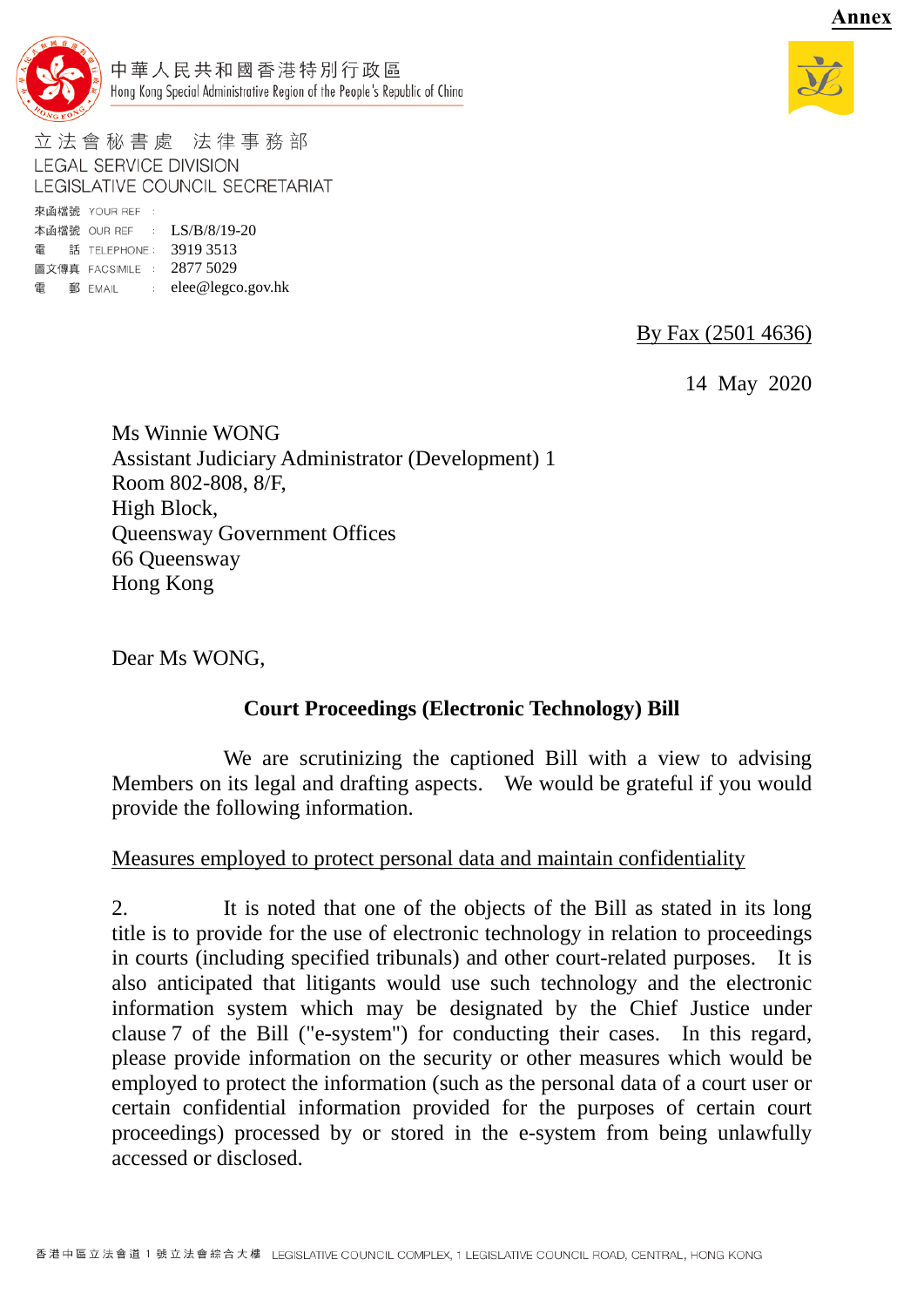3. Please also explain why the Bill does not seek to provide for any sanctions (such as penal measures) to deal with unlawful or unauthorized access to the e-system.

## Designation of e-system under clause 7 of the Bill

4. Please clarify the manner in which the Chief Justice may designate or cease to designate an e-system under clause 7 of the Bill so that court users will know whether a certain information system is an e-system, and consider making appropriate provisions in the Bill.

# Reasons for providing that certain items would not be subsidiary legislation

5. Please explain why the Bill provides that the following notices are not subsidiary legislation and the consequences, if any, of not complying with such notices:

- (a) the implementation notices which may be made by the Chief Justice in accordance with clause 32(1) of the Bill for the provision of the phased implementation of the use of electronic technology in e-Courts and court offices as defined under the Bill (see clause  $32(6)$ ; and
- (b) the notices which may be made by the Chief Justice under clause 35(3) of the Bill for the purposes of specifying a date after which an existing system is not to be used for a certain purpose specified under clause 8 of the Bill (see clause 35(4)(b)).

## Instructions which may be issued under clause 33(1) of the Bill

6. Please confirm whether the instructions which may be issued by the Judiciary Administrator in accordance with clause 33(1) of the Bill relating to the use of an e-system (such as the eligibility to register as a user of the e-system) would be subsidiary legislation. If these instructions would not be subsidiary legislation, please explain the consequences, if any, of contravening such instructions.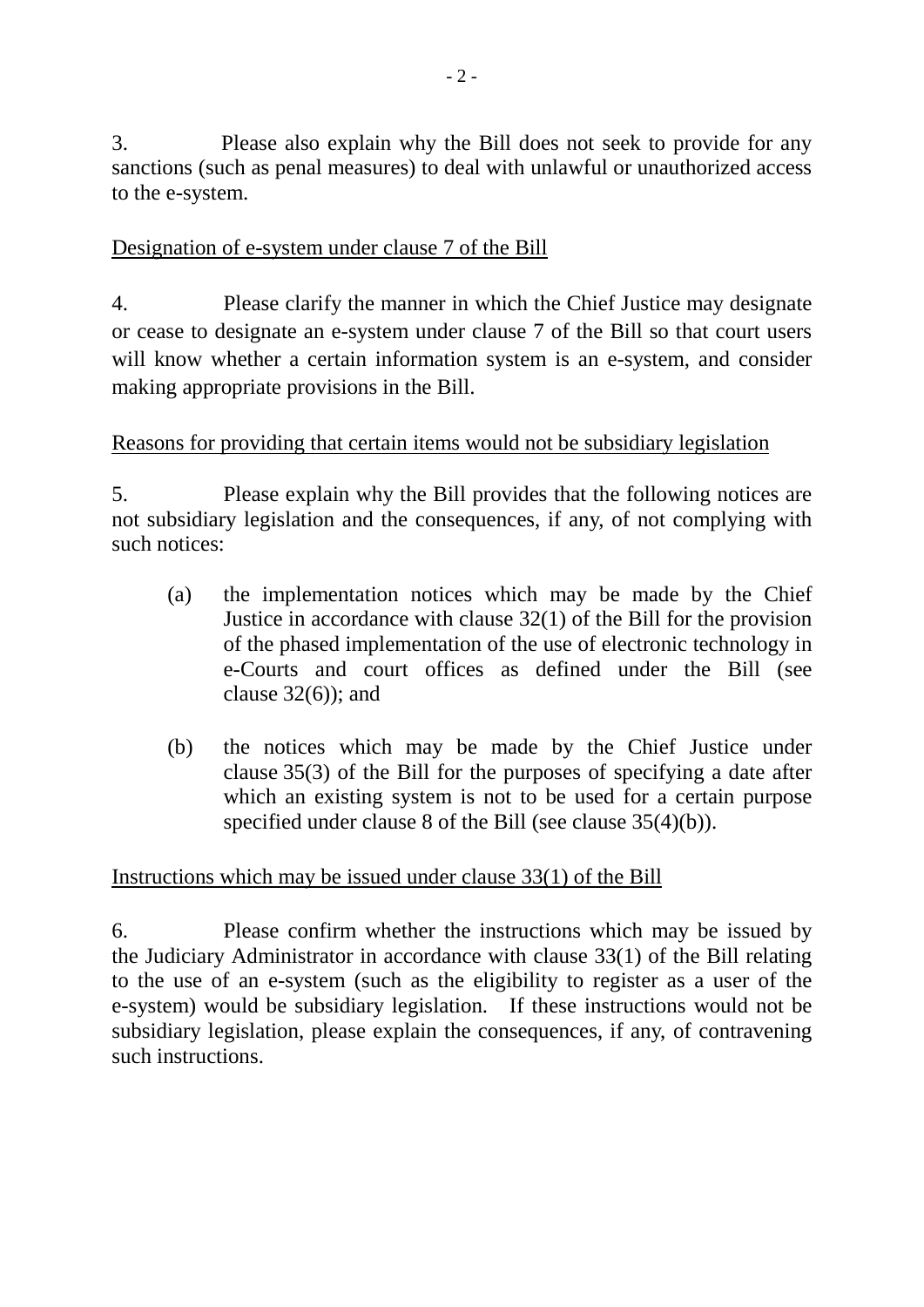As the House Committee has decided to form a Bills Committee to study the Bill in detail and the first meeting of the Bills Committee is scheduled for 18 May 2020, please let us have your reply in both Chinese and English as soon as possible.

Yours sincerely,

Evelyn er

(Evelyn LEE) Assistant Legal Adviser

c.c. Department of Justice

(Attn: Ms. Nilmini DISSANAYAKE, Consultant Counsel (Fax: 3918 4613)) LA SALA3 Clerk to the Bills Committee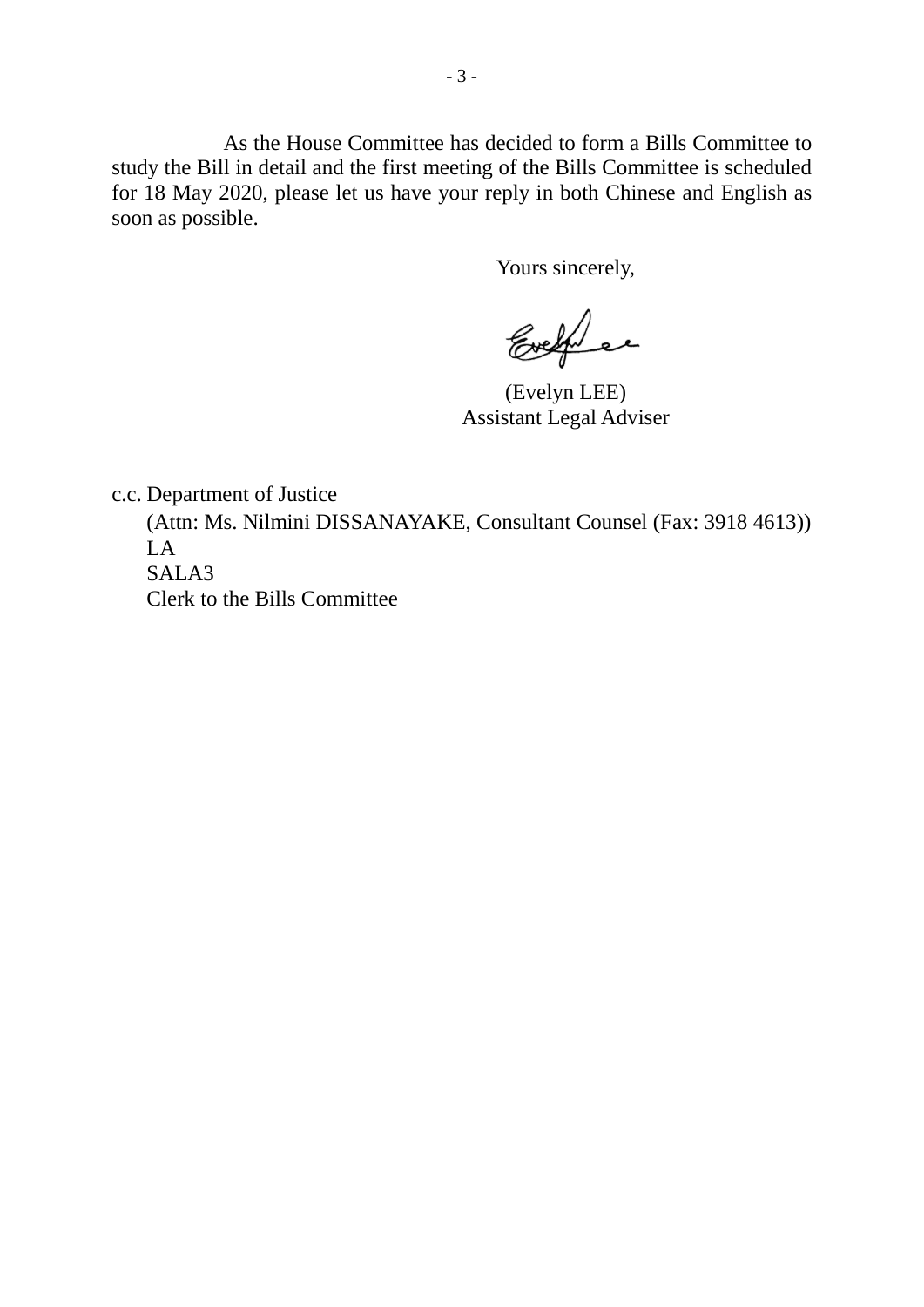

司法機構政務處

電 話 Tel: 2867 5201 傳 真 Fax: 2501 4636 本函檔號 Our Ref.: JUD CR 6-15/4/2 PT 7 來函檔號 Your Ref.: LS/B/8/19-20

3 June 2020

**Judiciary Administration** 

Miss Evelyn LEE **Assistant Legal Adviser** Legislative Council Secretariat Legislative Council Complex 1 Legislative Council Road Central, Hong Kong

Dear Miss LEE,

## **Court Proceedings (Electronic Technology) Bill**

Thank you for your letter of 14 May 2020. I write to provide the following information in relation to the Court Proceedings (Electronic Technology) Bill ("the Bill").

#### Measures employed to protect personal data and maintain confidentiality

2. The Judiciary attaches utmost importance to maintaining the confidentiality of court documents, including electronic documents. The Judiciary is vigilant on Information Technology ("IT") security matters and has internal guidelines for Judges and Judicial Officers and the We have made reference to the IT security Judiciary's staff. guidelines/arrangements adopted by the Office of the Government Chief Information Officer and will review and refine the guidelines for handling court documents throughout the implementation of the Information Technology Strategic Plan ("ITSP"). Some examples of IT security safeguards include the encryption of court documents when they are stored in systems of the Judiciary or during communication between the Judiciary and other authorized users, and the use of firewall systems and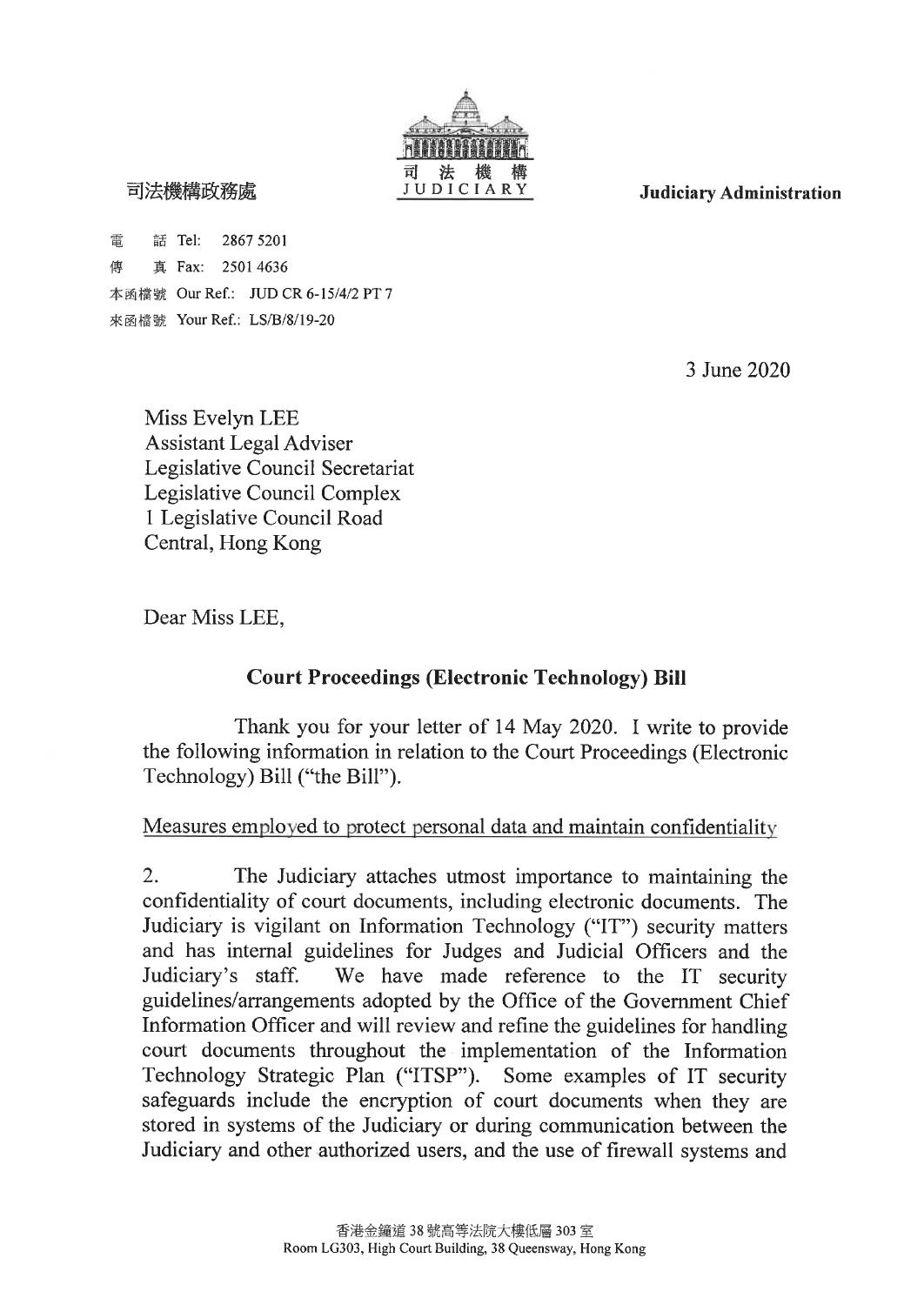protection mechanisms to detect and deter illegitimate access. Moreover, in general, only registered users would be able to gain access to case documents stored in the e-system (i.e. the integrated court case management system "iCMS").

 $3.$ On the unlawful or unauthorized access to the iCMS, we note that there are existing statutory criminal offences and common law offences that tackle computer crimes committed against the iCMS, such as hacking. Moreover, there are specific provisions in the Bill (clause 24) which empower the court to disallow the use of the e-system by a person. having regard to factors the court considers relevant, such as the conduct of a party. Hence, the court can use clause 24 to prohibit those who abuse the e-system from using it in court proceedings. With these existing sanctions in place, we believe it is not necessary to introduce any specific provisions in the Bill to provide a penalty for unlawful and unauthorized access to the iCMS.

#### Designation of e-system under clause 7 of the Bill

We intend to invite the Chief Justice ("CJ") to designate the  $\overline{4}$ . iCMS as the "e-system" at a certain website address when its implementation is ready. We will specify the e-system and the website address in the e-PDs for court users and stakeholders' reference. The e-PDs, like all the other PDs issued by the Judiciary, will be sent to all relevant stakeholders and uploaded onto the Judiciary's website. Stakeholders and members of the public can therefore get easy access to the relevant information.

Notices issued by CJ and administrative instructions issued by the Judiciary Administrator

With reference to paragraphs 5 and 6 of your letter,  $5<sub>1</sub>$ implementation notices made by the CJ under clause  $32(1)$  of the Bill, notices made by CJ under clause 35(3) of the Bill, and administrative instructions issued by the Judiciary Administrator under clause 33(1) of the Bill will not be made by way of subsidiary legislation. Justifications for such arrangement are set out below.

The carrying out of court business in electronic mode is a new 6. The use of new procedures and arrangements will mean initiative. substantive operational changes on all fronts. In particular, pursuant to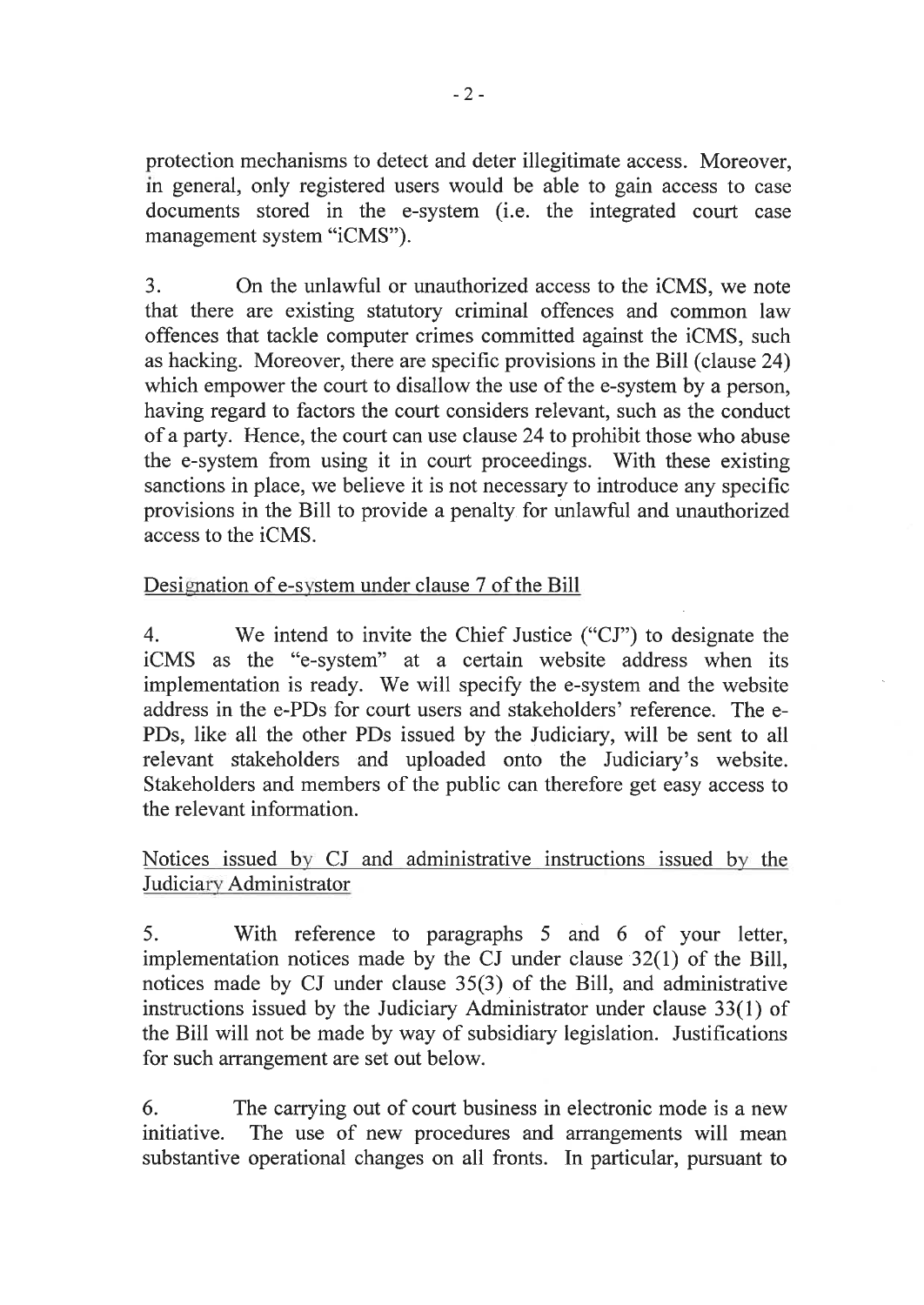clauses  $33(2)(a)$  and (b) of the Bill, the administrative instructions do not intend to contain matters of a legal nature, but technical and operational details such as user registration and computer hardware requirements for using the iCMS. They may be subject to changes from time to time, having regard to the operational experience and any future development such as technological advancement. At the same time, the notices and administrative instructions mentioned above are rather straightforward and operational in nature. Hence, the Judiciary considers it more desirable to allow for more flexibility in the Bill and specify such notices and administrative instructions by administrative means, such that we may work with stakeholders as necessary to refine the detailed arrangements without the need to effect frequent legislative changes.

 $7<sub>1</sub>$ The Bill seeks to provide an alternative option for court users to transact court businesses by electronic means on a voluntary basis. If court users do not follow the arrangements as listed in such notices and administrative instructions, they will not be able to communicate with the court in an electronic way successfully as a matter of practicality, and will have to interact with the court by conventional means.

For implementation notices made by CJ under clause 32(1) of 8. the Bill, CJ may specify different implementation dates for the e-Courts in respect of different types of proceedings and/or different venues. For notices made by CJ under clause 35(3) of the Bill, CJ may specify a date after which an existing system will cease to be used for a certain purpose specified under clause 8 of the Bill, such that the iCMS can take over the functions performed by the old system. For these two types of notices, there is no issue of non-compliance, since they serve to inform court users on the implementation dates for e-Courts/the iCMS.

9. As for administrative instructions, if the court users do not comply with relevant requirements such as technical requirements prescribed in the instructions, their submission to the court may be rejected by the e-system. They aim at facilitating the implementation of iCMS rather than ensuring compliance and deterring contraventions. We therefore do not see the need to turn them into subsidiary legislation.